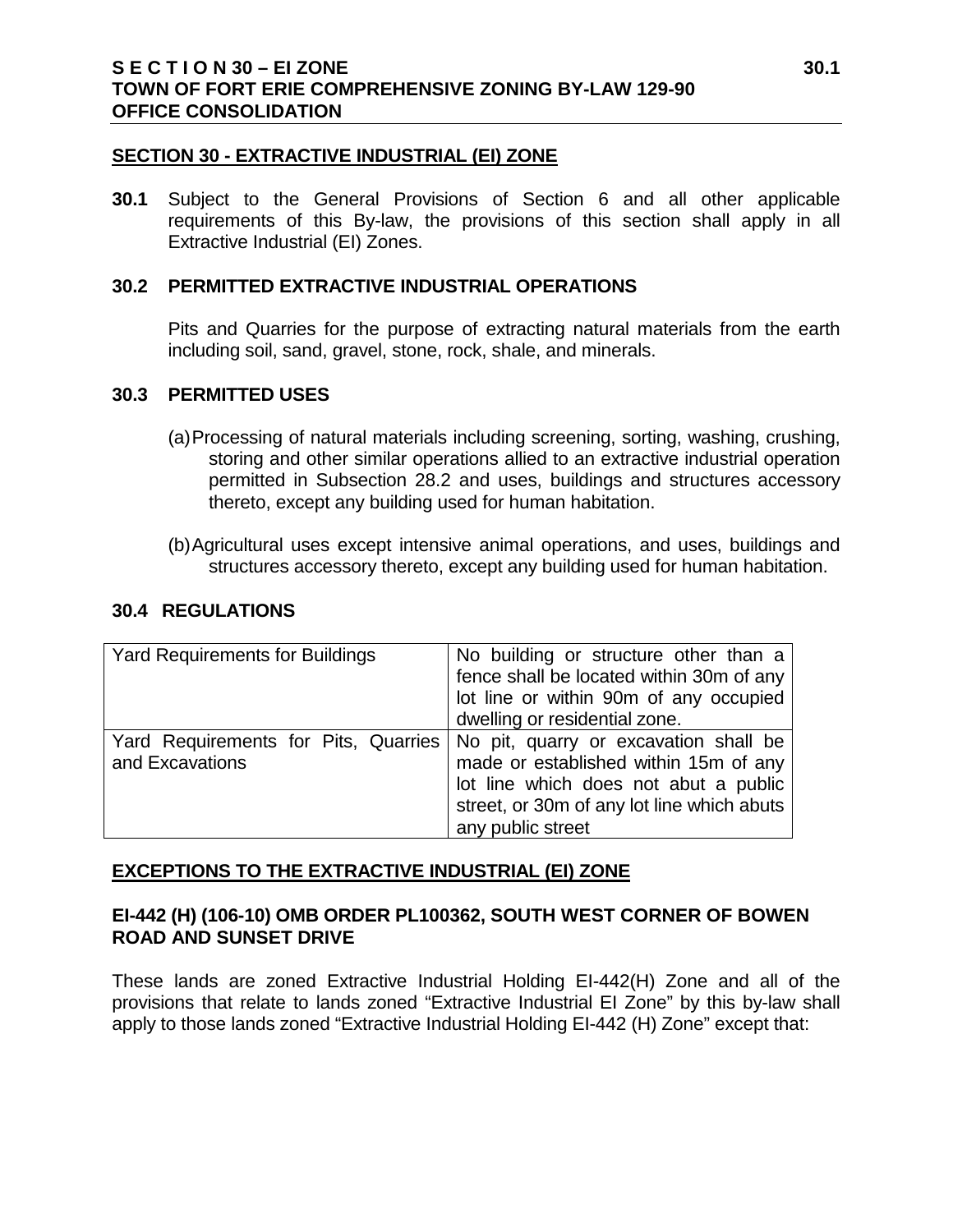# **S E C T I O N 30 – EI ZONE 30.2 TOWN OF FORT ERIE COMPREHENSIVE ZONING BY-LAW 129-90 OFFICE CONSOLIDATION**

- a) Notwithstanding the requirements of Subsection 30.2- Permitted Uses, these lands may also be used for a grassed Vehicle parking, a Camp and stormwater management facilities associated with a Motorsports Speedway Complex.
- b) Uses associated with a Motorsports Speedway Complex shall be subject to the following regulations:
	- i) Minimum Landscape/Planting Strip -10 metre wide strip adjacent to any property line or any street line.
- c) Pursuant to Section 36(1) of the *Planning Act* the "H" Holding Symbol shall be removed upon the approval and execution of the Site Plan Agreement, pursuant to Section 41 of the Planning Act, by the Town of Fort Erie for the subject lands and upon substantial completion of the structure frame of the Grandstand confirmed by the engineer engaged for general review and the owner shall have acquired title to the following lands:
	- 1. PIN: 64239-0308 (LT) Pt.Lot 9 Con 6 Niagara River, Bertie Pts 1 & 2 59R13376;Fort Erie municipally known as 2154 Laur Road, ON
	- 2. PIN 64238-0052 municipally known as 2242 Gilmore Road, Ridgeway, ON
	- 3. PIN 64238-0072 municipally known as 1640 Sunset Drive, Fort Erie, ON

# **EI-443 (H) (106-10) OMB ORDER PL100362, SOUTH WEST CORNER OF BOWEN ROAD AND SUNSET DRIVE**

These lands are zoned Extractive Industrial Holding EI-443(H) Zone and all of the provisions that relate to lands zoned "Extractive Industrial EI Zone" by this by-law shall apply to those lands zoned "Extractive Industrial Holding EI-443 (H) Zone" except that:

- a) Notwithstanding the requirements of Subsection 30.2- Permitted Uses, these lands may also be used for a grassed Vehicle parking associated with a Motorsports Speedway Complex.
- b) Uses associated with a Motorsports Speedway Complex shall be subject to the following regulations:
	- i) Minimum Landscape/Planting Strip -10 metre wide strip adjacent to any property line or any street line.
- c) Pursuant to Section 36(1) of the *Planning Act* the "H" Holding Symbol shall be removed upon the approval and execution of the Site Plan Agreement, pursuant to Section 41 of the Planning Act, by the Town of Fort Erie for the subject lands and upon substantial completion of the structure frame of the Grandstand confirmed by